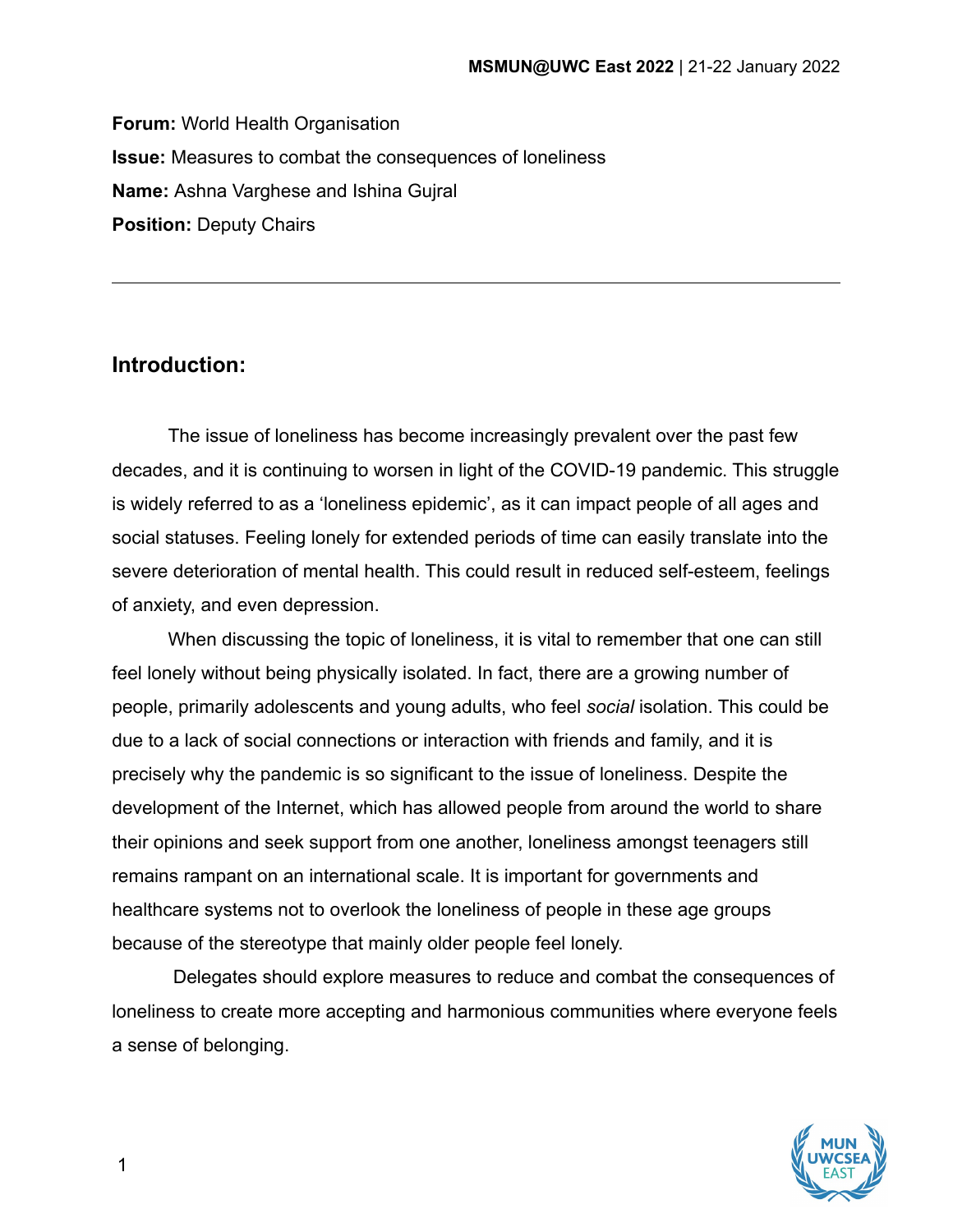

Data source: UK Office for National Statistics (ONS). Results from the Community Life Survey, 2016 to 2017.<br>OurWorldinData.org - Research and data to make progress against the world's largest problems. Licensed under CC-BY by the author Esteban Ortiz-Ospina.

**Link to this image [here](https://ourworldindata.org/loneliness-epidemic)**

# **Definition of Key Terms:**

- **1. Loneliness:** A state of being without company that produces a feeling of bleakness or desolation. [Merriam Webster]
- **2. Isolated:** Not near to other places, or feeling unhappy because of not seeing or talking to other people. [Cambridge Dictionary]
- **3. Depression:** Persistent sadness and a lack of interest or pleasure in previously rewarding or enjoyable activities. [WHO]
- **4. Mental Health:** A state of well-being in which an individual realizes his or her own abilities, can cope with the normal stresses of life, can work productively, and is able to make a contribution to his or her own community. [WHO]

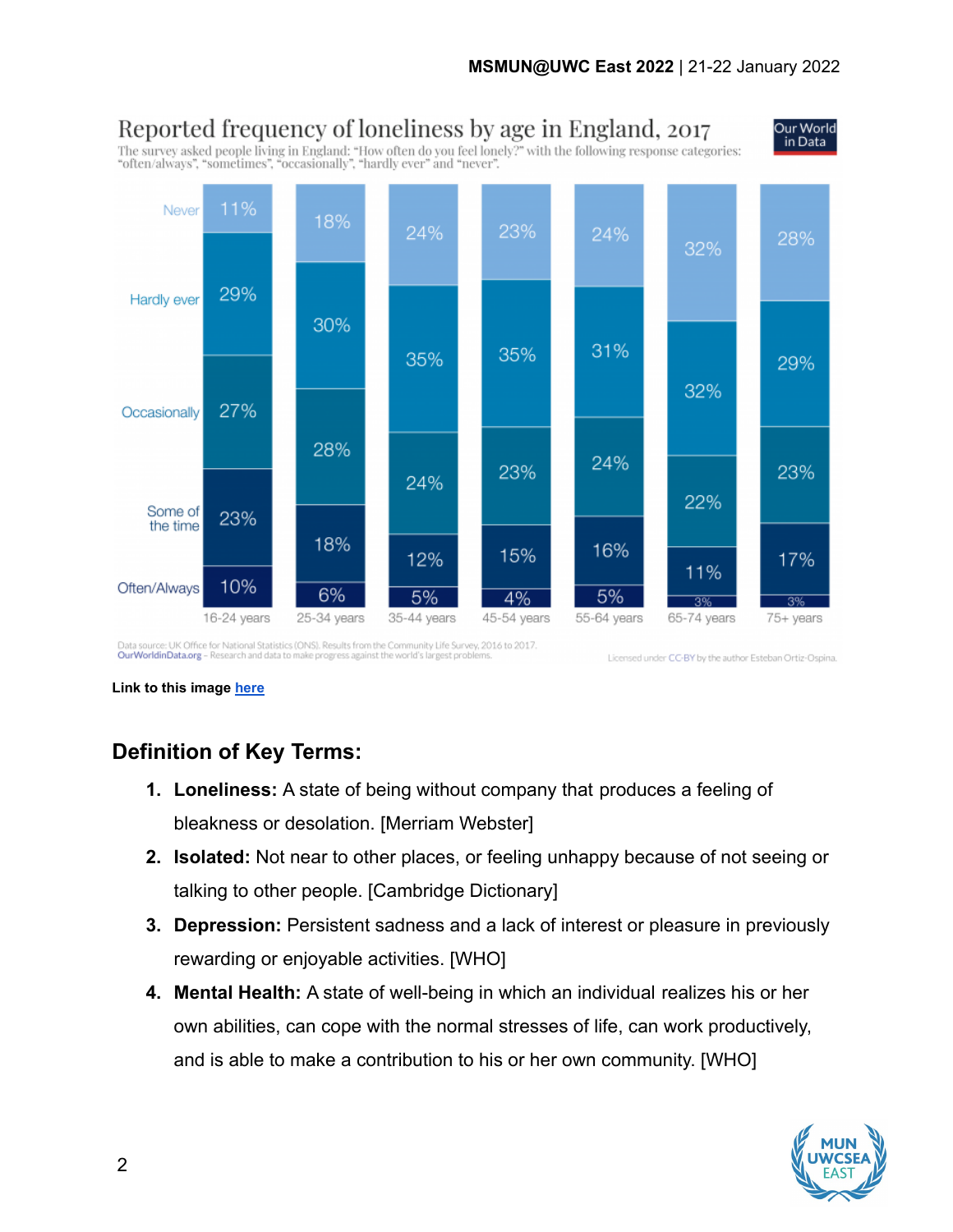- **5. Solitude:** The quality or state of being alone or remote from society (usually voluntarily). [Merriam Webster]
- **6. Ostracism:** the action of intentionally not including someone in a social group or activity. [Cambridge Dictionary]

# **Background Information**

## **History**

According to theconversation.com, *'Although loneliness may seem like a timeless, universal experience, it seems to have originated in the late 16th century'.* Loneliness in that time period used to be less about issues concerning personal mental health, but rather issues of safety. There used to be physical danger in straying too far away from a familiar society. However, over the years, it has evolved into a matter related to a person's wellbeing and inner emotions. Industrialisation and urbanisation have led to a larger number of people living alone. Modern loneliness is no longer simply tied to the concept of being physically apart from other people; it can also reflect a state of feeling emotionally detached from one's surroundings.

## **Impacts of loneliness**

There are several significant impacts of loneliness on various stakeholders in society.

## *Individual health*

Extreme feelings of loneliness can lead to health issues for individuals. Some examples include increased alcohol consumption and subsequent poor decision-making. Such actions can be rather harmful to the individual and may even lead to other long-term health problems. Therefore, it is critical to control the spread of loneliness in order to prevent these health risks (which could definitely decrease peoples' quality of life).

## *Governments*

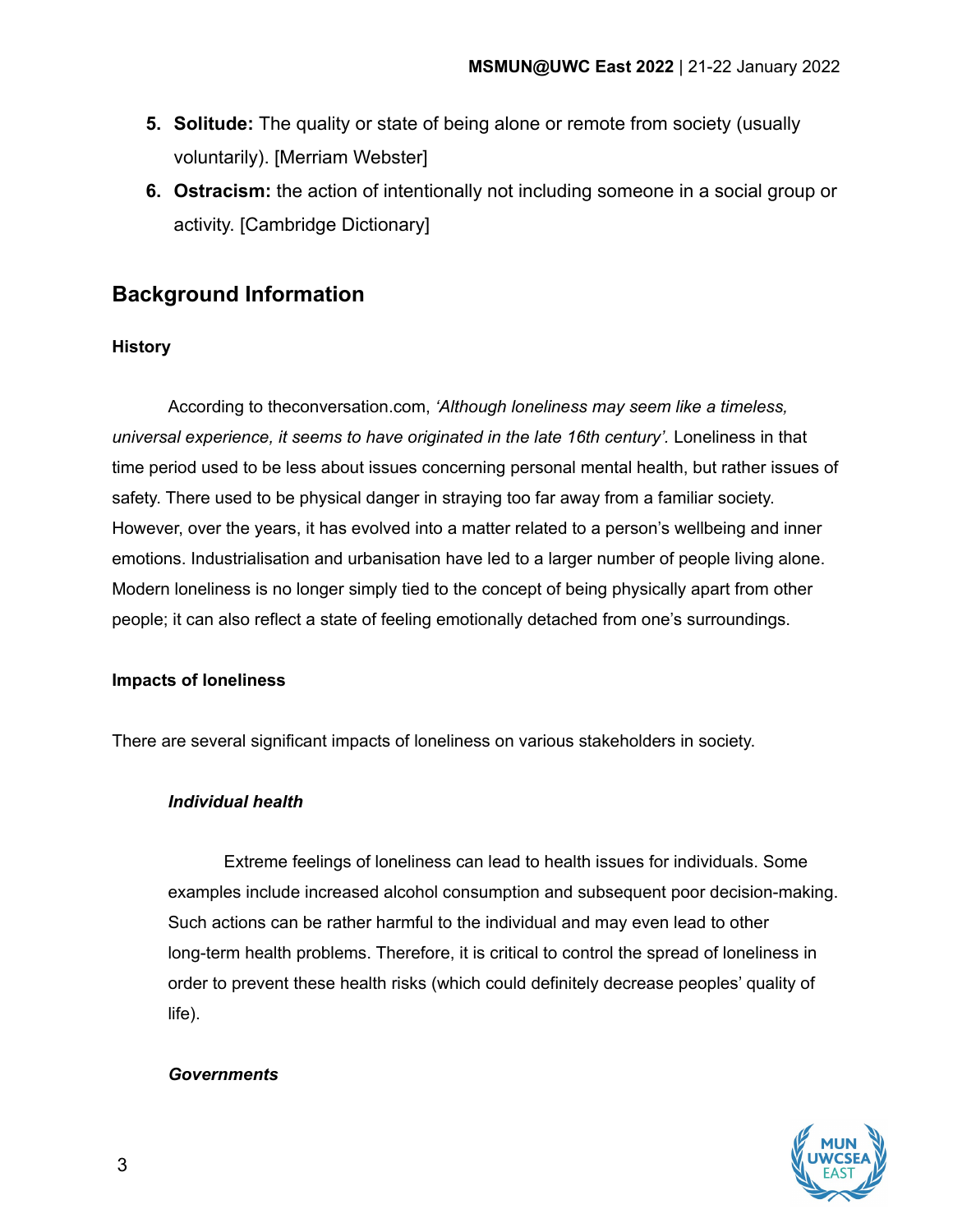The issue of loneliness is also one that impacts governmental bodies. Policymakers worldwide are trying hard to combat loneliness in their citizens through conducting various surveys and encouraging campaigns to reduce these feelings. The wealth of a country and its citizens does not necessarily protect it from the 'loneliness epidemic'. In fact, richer countries have found higher rates of loneliness as a result of divorces or simply out of the desire to be independent. In countries where the digital world is continuously developing, fewer people tend to attend real-life events, therefore propagating the sense of social isolation or separation from their fellow citizens.

# **Current Situation**

## **The reasons for people experiencing loneliness today**

### *Age group*

The most obvious age group that may be impacted by feelings of loneliness are the elderly. Countries with ageing populations are at a high risk of experiencing this 'loneliness epidemic' as more seniors live alone, away from their families (such as in old care homes). Additionally, many elderly folk face illnesses or loss of senses (vision, hearing, etc.) which can impede their ability to form meaningful connections in society and could even inhibit their ability to stay connected with their family members. Elderly people who may have retired from their jobs may experience a lack of motivation to be engaged and enthusiastic in everyday activities (or may even face ageism which prevents them from doing so), and this lack of drive propagates feelings of loneliness.

### *COVID-19*

The COVID-19 pandemic has resulted in various unprecedented lockdowns and extended periods of strict regulations around the world. Many people have been unable to visit their loved ones for years due to the ever-changing travel restrictions or the fear of falling ill. This has led to significant increases in rates of loneliness internationally. Mentalhealth.org.uk is an organisation that has conducted surveys in the UK since March 2020. They have discovered that loneliness rates tend to be *"higher in young people, people who are unemployed, [full-time]*

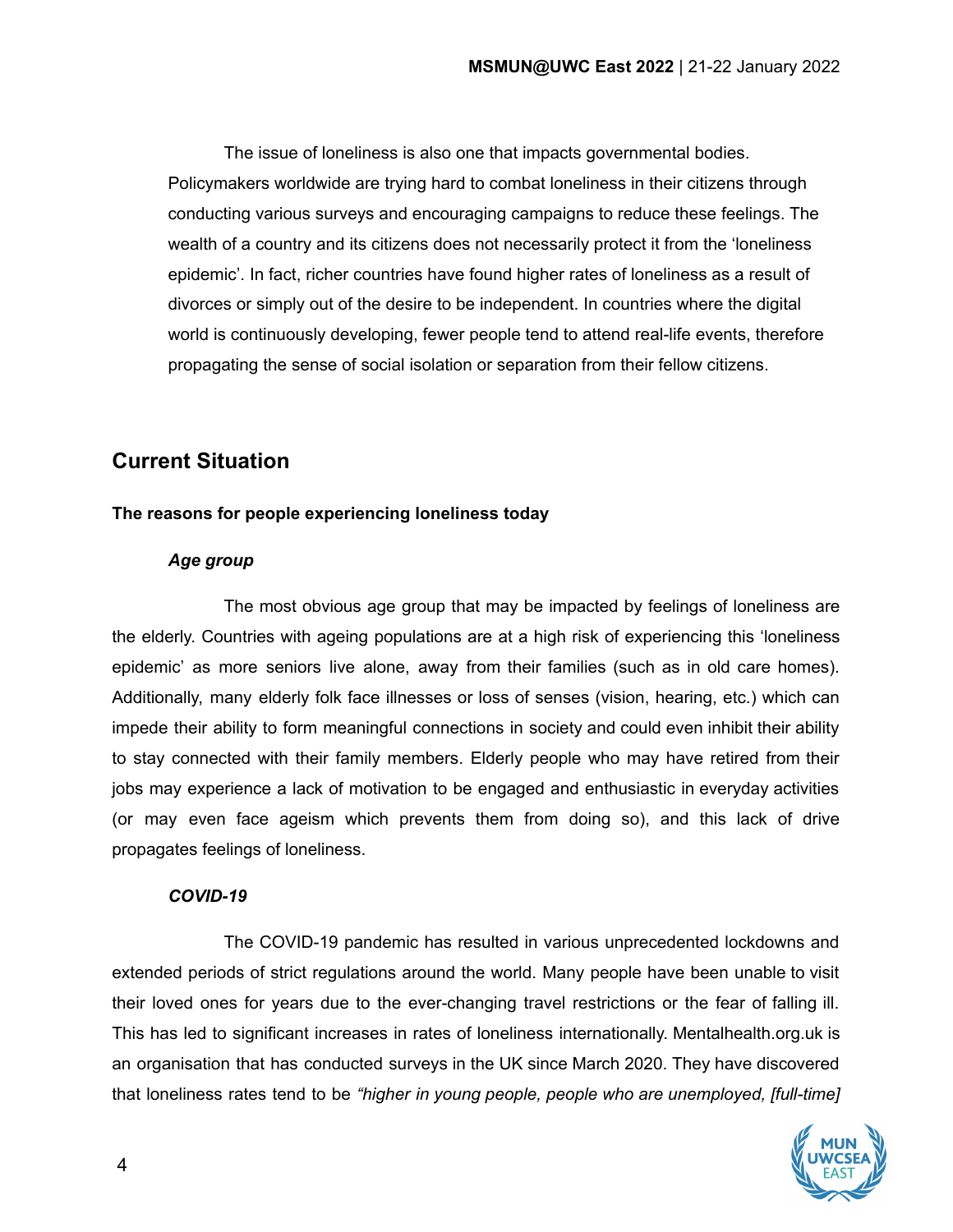*students and single parents"*, which is a large part of the population. This could be due to the limited opportunities for social interaction, as friends are a vital part of any adolescent's life. Forming these new relationships allow them to discover more about their identity and develop better as an individual. Although these feelings of loneliness may have been short-term initially, the lockdowns continued to extend in several nations, possibly making these emotions more long-term in nature.

As a result, our reliance on technology has increased when maintaining connections with our friends and family. However, this has the potential to be harmful to developing teenagers, since such extensive use of social media may influence their mental health. In fact, it may even *increase* feelings of loneliness when people see other countries open up again while still being under restrictions in their places of residence.

### *Digital era*

As mentioned above, the growing digital era has definitely contributed to easing the pressures of the pandemic on individuals, as well as reducing their loneliness, in most cases. However, there is a growing phenomenon of social media ostracism; being excluded online. This can be highly detrimental to the mental health of teenagers and young adults in particular, who are generally more well-versed in digital interactions than people in other age groups.

There also seems to be more of a growing disconnect from the real world as a result of the developing digital age. Although online interactions may be more convenient than meeting up in person, they are primarily focused on *networking* rather than building meaningful relationships with people. This can create a sense of isolation for many, contributing to the issue of loneliness worldwide.

## **Actions that are being taken to combat loneliness**

Several organisations are putting together surveys for national populations to gain an understanding of the current situation regarding feelings of loneliness. These survey results have allowed them to pinpoint exactly which sections of the population are most impacted by loneliness, and allow them to observe any trends that have formed. Despite the fact that this

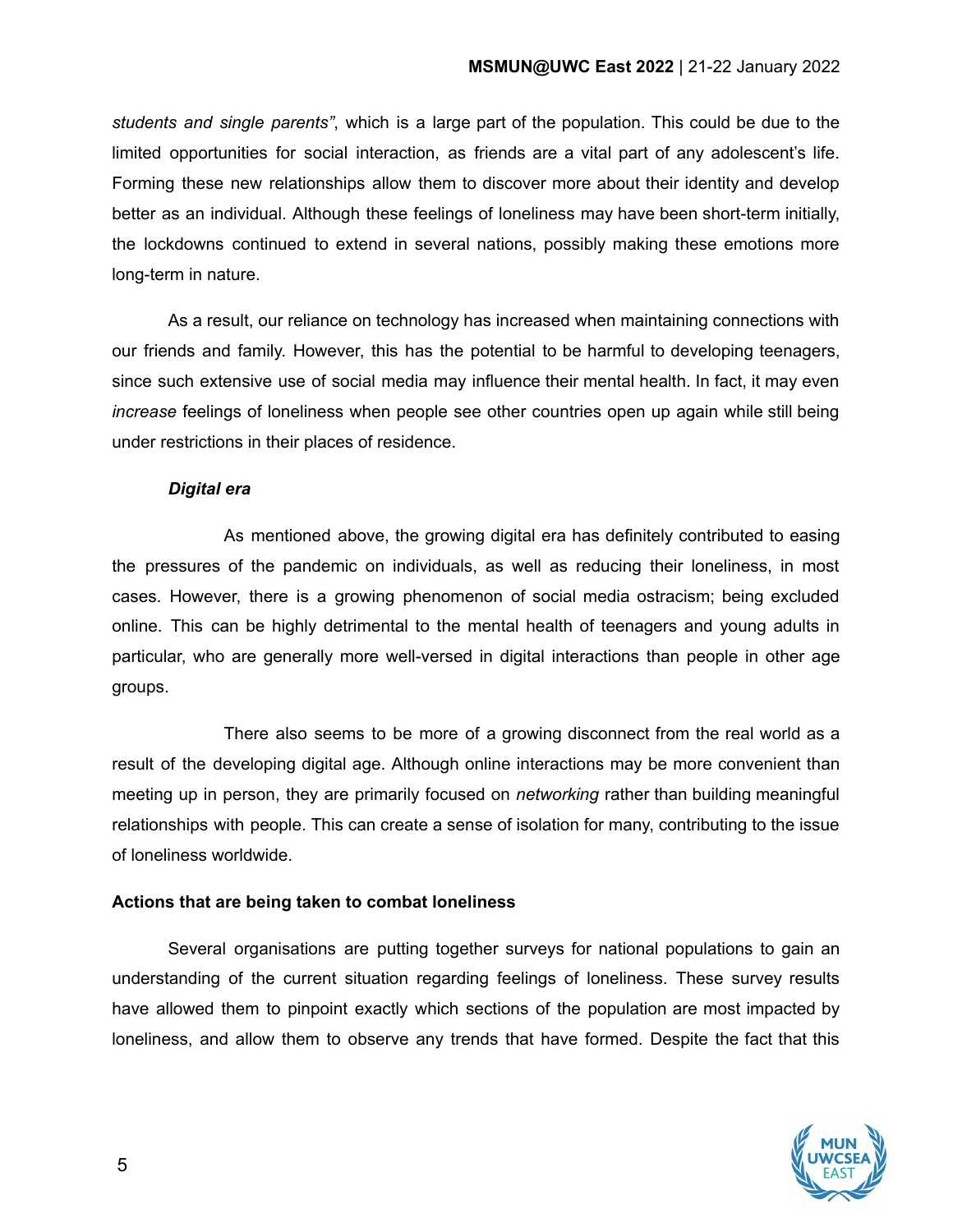action doesn't directly combat loneliness, it helps raise awareness about the situation and provides empirical evidence that loneliness is an urgent issue that must be dealt with.

Some countries have also taken the option to combat loneliness with online solutions, such as helplines. These specific solutions will be discussed further in the next section.

## **Major Parties Involved and Their Views**

#### **Japan**

Japan has been tackling social isolation, especially amongst the elderly, after seeing a remarkable increase in the proportion of the elderly population living alone. They are redesigning communities to have more "social hubs," community residents, etc. The government has also appointed Japan's first "minister of loneliness," Tetushi Sakamoto, to implement measures to prevent social isolation.

### **Finland**

Finland has one of the lowest shares (4%) of lonely people. Red Cross Finland helps alleviate loneliness by doing research on the Finland population and then adapting and creating solutions based on the data. What's interesting is though that loneliness is still a huge problem in Finland despite their top position in global happiness rankings. A reason for this is that due to high independence within the youth population, many become isolated from their grandparents or parents, and lose contact with them.

#### **Canada**

Canada has a ton of programs such as the "Friends of the Elderly," " Friendly Phone Program," and "Alberta Seniors' Centre Without Walls," which aim to better connect and integrate the elderly population into society.

### **United Kingdom**

In 2016, the UK parliament made the topic of reducing loneliness a national priority. Prime Minister Teresa May appointed a "minister of loneliness" to design and implement a national

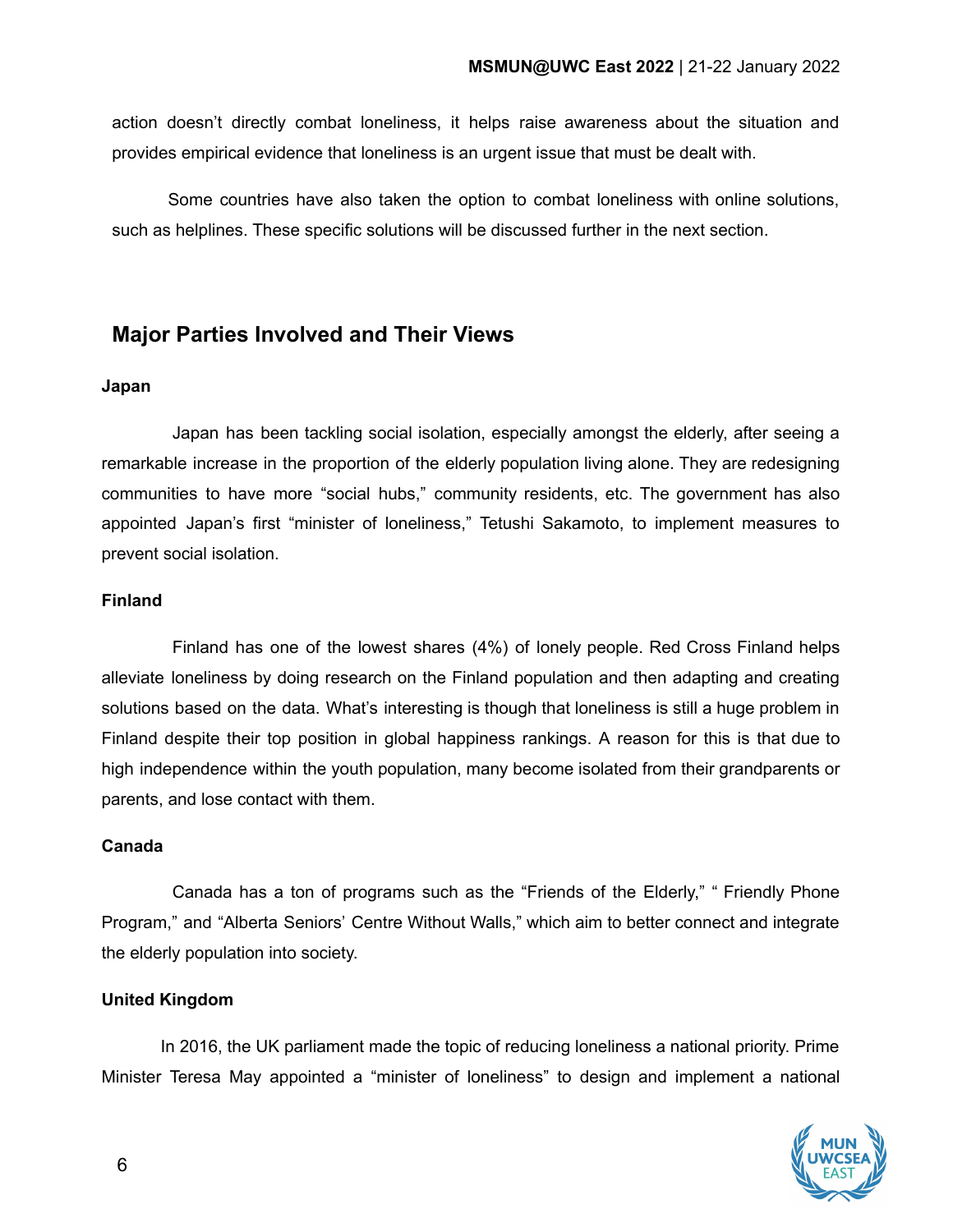strategy to combat social isolation. A nongovernmental Commission of Loneliness was also established to study the problem and make recommendations

### **European commission**

This is a project of the European Commission and the WHO Regional Office to step up work with cities and communities towards policies for age-friendly environments in Europe, and will be implemented in 2022. The age-friendly environments will be created by dedicating telephone numbers, community building projects and robots to assist lonely people.

### **Can MEDCs learn from LEDCS? (Costa Rica)**

Contrary to popular belief, Less Economically Developed Countries aren't the only nations that must improve the happiness of their populations. On the contrary, there are some LEDCs that have significantly higher rates of happiness than richer countries. An excellent example is Costa Rica. It has one of the lowest GDPs in the world, yet, Costa Rica has consistently been found to be one of the happiest countries in the world. This could be due to various reasons, but the primary causes are found to be their strong sense of community and efforts to create comprehensive educational systems in the country. Their strong connection to nature can also be something that more developed cities lack due to the development of technology (mentioned in greater detail above).

## **UN Involvement, Relevant Resolutions, Treaties and Events**

Whilst previous awareness-raising and resolutions regarding loneliness revolved around the elderly population, recently, with the pandemic, a greater proportion of the population has become alienated, and so the UN has adapted to that.

Along with the Department of Economic and Social Affairs (DESA), International Telecommunication Union (ITU) and United National Women (UN WOMEN), WHO, launched an advocacy brief on social isolation and loneliness.

● International Day of Friendship, 3 May 2011 (A/RES/65/275)

Other key events/campaigns are:

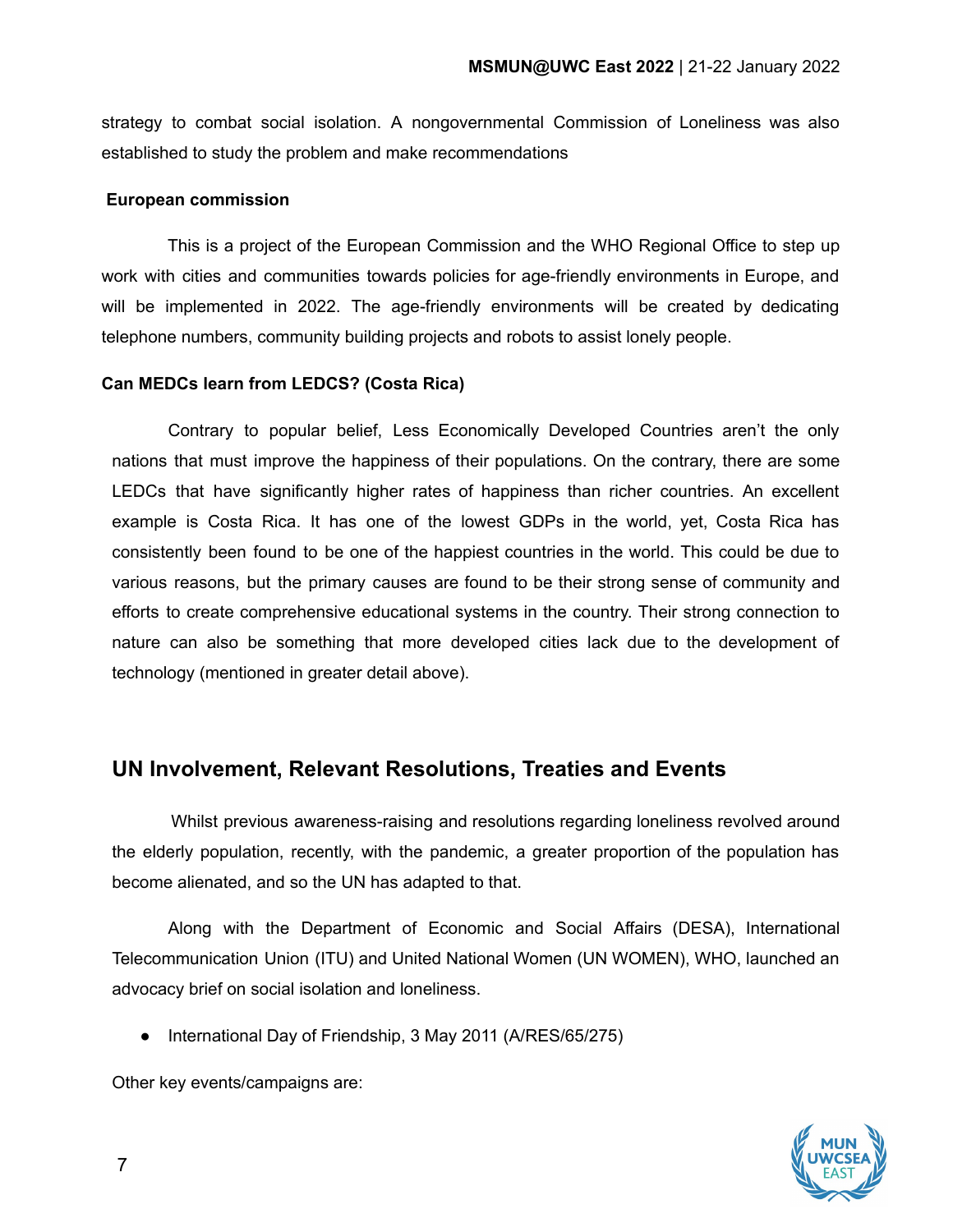- Advocacy brief on social isolation and loneliness by WHO, DESA, ITU, and UN Women, 29 July 2021
	- $\circ$  This proposes a three-point strategy for addressing the UN Decafe of Healthy Ageing 2021-2030
- UN Decade of Healthy Ageing, 2021-2030
	- This is a recent initiative started by WHO which will consist of 10 years of concerted, catalytic, and sustained collaboration with the older generation being the centre of the plan.

# **Possible Solutions**

- 1. Collaboration between digitally advanced countries and less digitally advanced countries to share information and strategies to combat loneliness.
- 2. Incorporating education into school curriculums about the prevalence of loneliness in order to raise awareness among younger age groups.
- 3. Research into populations to find trends and solutions and countries to adopt solutions to their data
- 4. Promoting age-friendly environments which foster health and well-being and the participation of people as they age. They should be accessible, equitable, safe and secure for all.
- 5. Mobilisation of volunteers which have succeeded in Europe. This includes having organised telephone support services to help connect older adults.
- 6. Having volunteers to teach the elderly how to use social media (may allow them to feel more connected with the rest of the world).
- 7. Appointing a Minister of Loneliness (this has shown success in countries such as the UK and Japan).
- 8. Developing a platform, such as an app, for volunteers to deliver food, drive, and visit socially isolated elderly during the pandemic.